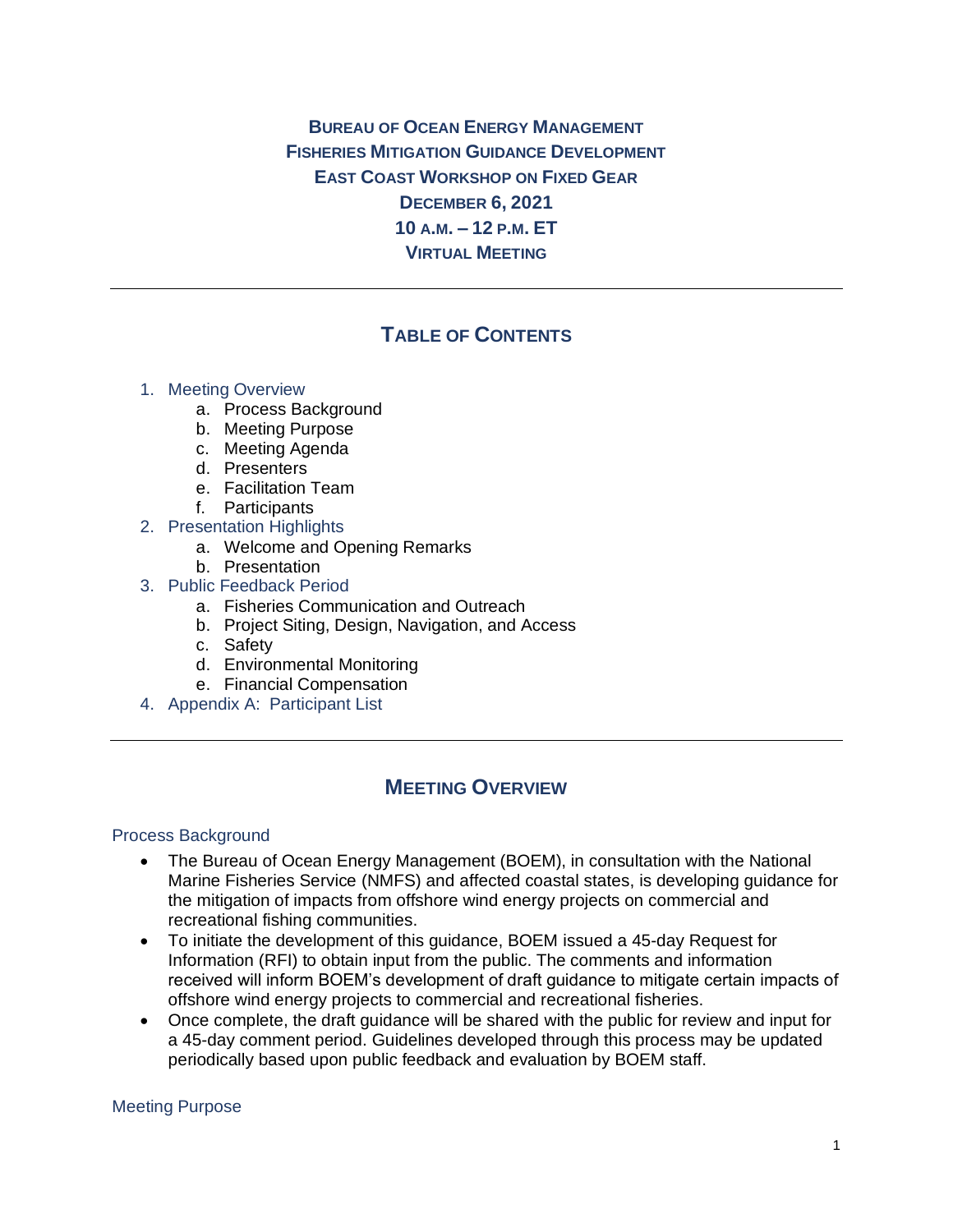- Present the process for developing the draft Guidance for Mitigating Impacts to Commercial and Recreational Fisheries from Offshore Wind Energy Development to key stakeholders and answer questions.
- Provide information on how to submit comments during the public comment process.
- Receive comments on key issue areas.

## Agenda

- Welcome and Opening Remarks
- Logistics and Agenda Review
- Overview of BOEM's Request for Information to Inform its Guidance Document to Mitigate Potential Impacts to Fisheries
- Public Comment Period
- How to Submit Written Public Comments
- Timeline, Next Steps and Adjourn

| <b>Presenters</b>               |               |
|---------------------------------|---------------|
| James Bennett (opening remarks) | BOEM          |
| <b>Brian Hooker</b>             | <b>BOEM</b>   |
| <b>Agency Representatives</b>   |               |
| Brian Hooker                    | <b>BOEM</b>   |
| Doug Christel                   | <b>NMFS</b>   |
| <b>Facilitation Team</b>        |               |
| Julielyn Gibbons                | Kearns & West |
| <b>Adam Saslow</b>              | Kearns & West |
| Anna Rossi                      | Kearns & West |

### **Participants**

One-hundred and ten (110) people attended the meeting. A complete list of registrants is included as an appendix to this summary. Fifteen (15) people provided public feedback.

# **PRESENTATION HIGHLIGHTS**

### Welcome and Opening Remarks

- Adam Saslow, facilitator, Kearns & West, welcomed attendees, and reviewed the meeting logistics and agenda. He emphasized that the meeting is intended as a conversation between BOEM and fishermen and asked other attendees to remain primarily in listen-only mode.
- James "Jim" Bennett, Program Manager for BOEM's Renewable Energy Program, welcomed participants. Mr. Bennett emphasized the importance of BOEM's work in fisheries mitigation as offshore wind projects develop. Mr. Bennett discussed the Biden-Harris Administration's "30x30" goals, which aim to secure 30 gigawatts of offshore wind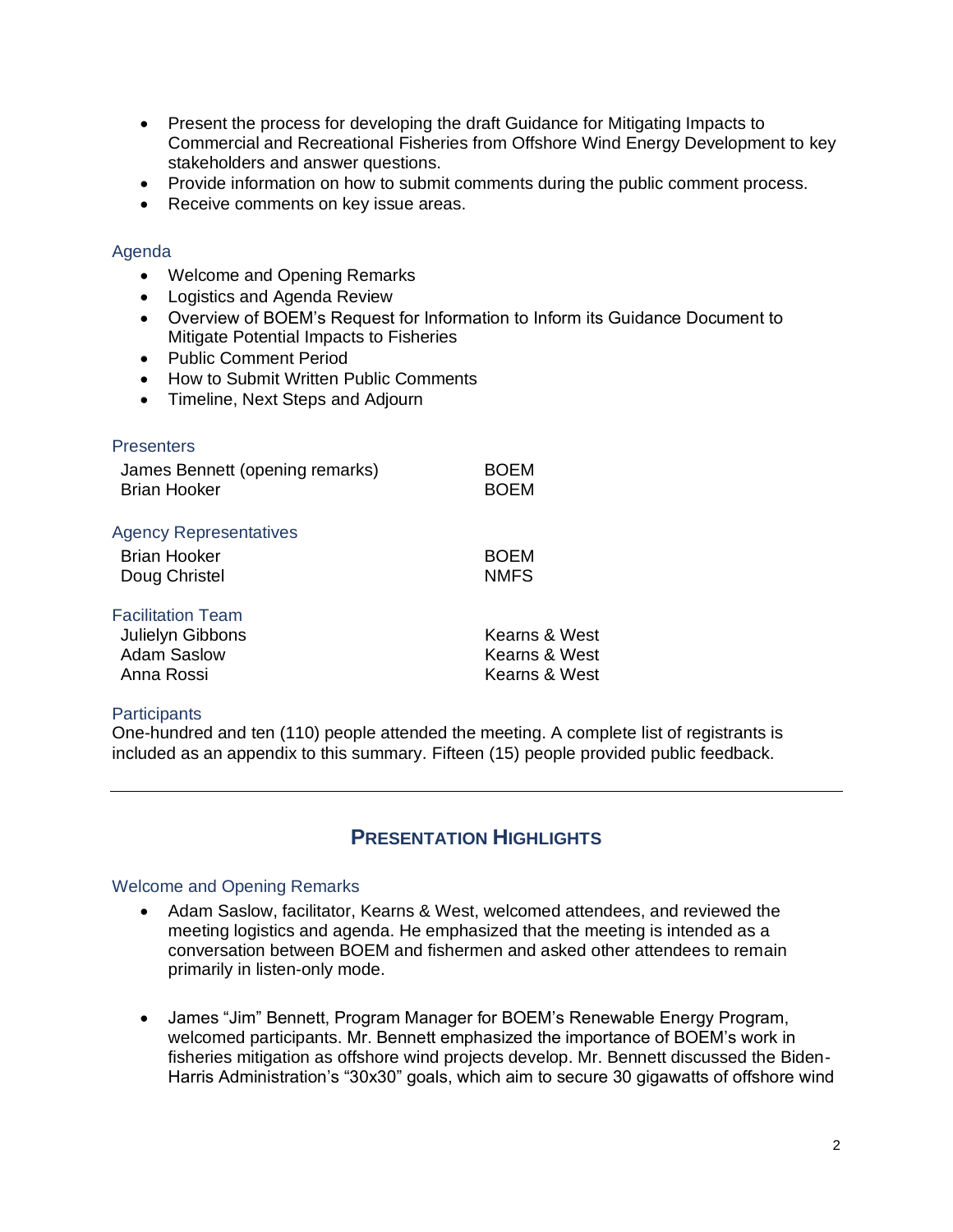energy by 2030. Mr. Bennett mentioned that these goals will result in thousands of goodpaying, union jobs. He added that:

- $\circ$  BOEM's authority to mitigate impacts is afforded by the Outer Continental Shelf Lands Act (OCSLA), which seeks to minimize or avoid impacts. OCSLA allows BOEM to establish compensation if these impacts are unavoidable.
- $\circ$  The quidance will clarify what developers should consider before submitting their plans, and how developers can engage the commercial fishing industry.
- $\circ$  BOEM is not creating a general fund, as they are required to submit all funds to the U.S. Department of Treasury.
- $\circ$  The goal is to offer more transparency and establish a clear process around fisheries mitigation by summer 2022 to support BOEM's environmental analysis for the construction and operations of several East Coast projects.
- o BOEM will use information from this dialogue, and from discussions with federal, state, and Tribal partners to shape future mitigation discussions and develop a lasting engagement strategy that prioritizes science and meaningful collaboration.

## **Presentation**

- Overview of BOEM's Request for Information to Inform its Guidance for Mitigating Impacts to Commercial and Recreational Fisheries from Offshore Wind Energy Development (Brian Hooker, Lead Biologist, Office of Renewable Energy Programs, BOEM)
- Mr. Hooker's presentation can be accessed at: [https://www.boem.gov/sites/default/files/documents/renewable-energy/BOEM-Fisheries-](https://www.boem.gov/sites/default/files/documents/renewable-energy/BOEM-Fisheries-Guidance.pdf)[Guidance.pdf.](https://www.boem.gov/sites/default/files/documents/renewable-energy/BOEM-Fisheries-Guidance.pdf)
- Mr. Hooker shared that:
	- $\circ$  BOEM is in the initial stage of the fisheries mitigation guidance development process and wants input from fishermen before drafting the guidance document.
	- $\circ$  BOEM can impose mitigation measures, but the guidance would not apply to impacts that are separate from a given project.
	- $\circ$  Financial compensation will likely be handled at a regional level. There are more data on the East Coast than other regions.
	- $\circ$  BOEM is not soliciting input on environmental monitoring of biological resources. BOEM does not want to repeat the efforts of those agencies.

# **PUBLIC FEEDBACK PERIOD**

Public comments generally fell into one of the following topic areas highlighted in the RFI: fisheries communication and outreach; project siting, design, navigation, and access; safety; environmental monitoring; and financial compensation. Specific comments provided are described in greater detail below.

### Fisheries Communication and Outreach

• Some compensation models could be available by the end of the year. Many people at the meeting represented hundreds of different organizations, people, gear types, and associations. Some may not speak up because this process overwhelms them. BOEM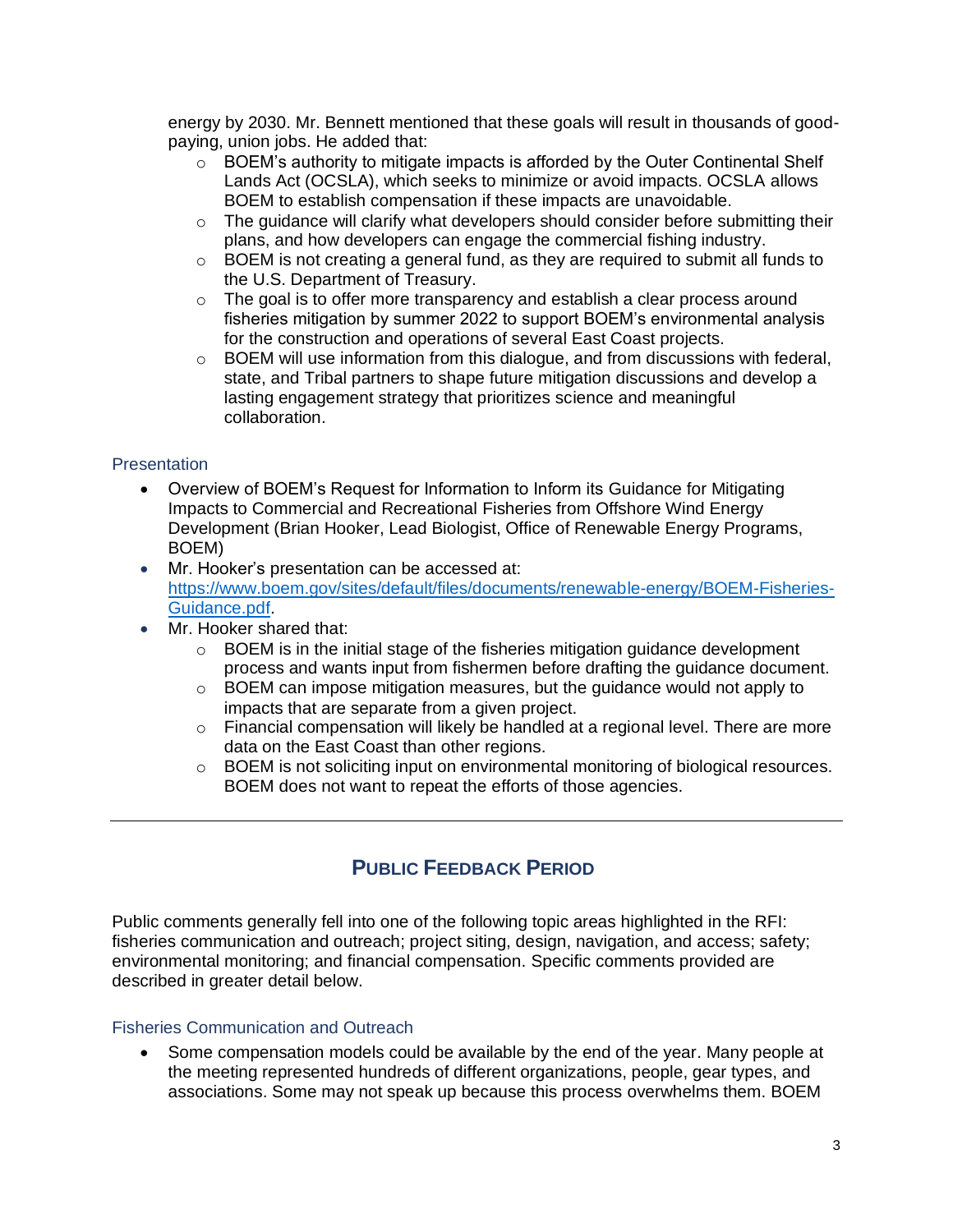should take responsibility for empowering stakeholders to be effective participants and make the meetings more interactive. One meeting per gear type is not sufficient for this engagement. BOEM's timeline for this process limits the number of state meetings that can occur.

- There's concern that fishermen receive information that conflicts with their experiences in coordinating with BOEM and receiving compensation. In one area, two companies' project sites are close or overlap, and future wind turbine development could impact fishing.
	- o *Mr. Hooker encouraged people to sign up to continue communications with BOEM.*
- It is difficult to get the message out to fishermen. Some are actively fishing, others do not feel like they have a say and don't communicate issues, and others delete information related to offshore wind from their email inbox. There should be workshops across different states to bring people together. BOEM should focus on accountability of developers. Communication in Rhode Island and Massachusetts is good. The Waterfront app allows developers to populate survey information and allows fisherman to provide location information. The app can be updated in real time and is anonymous.
	- o *Mr. Hooker asked for a link to the app. BOEM is currently looking at the Fishing Reports App and other products.*
- There's frustration about the timing and speed at which these conversations are taking place. BOEM appears to be rushing to meet an arbitrary deadline that doesn't allow enough time for the conversations that the industry has been asking for. BOEM should not rush to produce mitigation guidance in early 2022.

# Project Siting, Design, Navigation, and Access

- BOEM should define mitigation avoidance, particularly if this meant closing zones around cabling, turbines, and entire project sites. The industry would like standard layout patterns for wind turbines to ensure predictability and ease of movement between sites. BOEM should ensure that Automatic Identification System (AIS) is installed on all wind turbines and vessels, especially for smaller vessels that cannot afford it. BOEM's 10 knot speed limit on vessels eliminates small boats from activities, and should be lifted for vessels under 65 ft, especially when this restriction applies to areas that are not critical habitat.
	- o *Mr. Hooker clarified that mitigation avoidance means mitigation from a design approach, not for fishermen. Developers will need to design their projects to avoid specific areas, or mitigation may be included as part of the siting process. Feedback on established, predictable patterns and addition of AIS was helpful. Speed restrictions are being looked at. BOEM's goal is to not be burdensome to the fishing industry.*
- Wind turbines should be placed as far offshore as possible. Most fishing happens closer to shore. New critical habitats could restrict fishing for portions of the year. There's uncertainty whether there's enough room for fisherman, whales, and wind turbines all together. Why can't wind turbines be placed in restricted zones?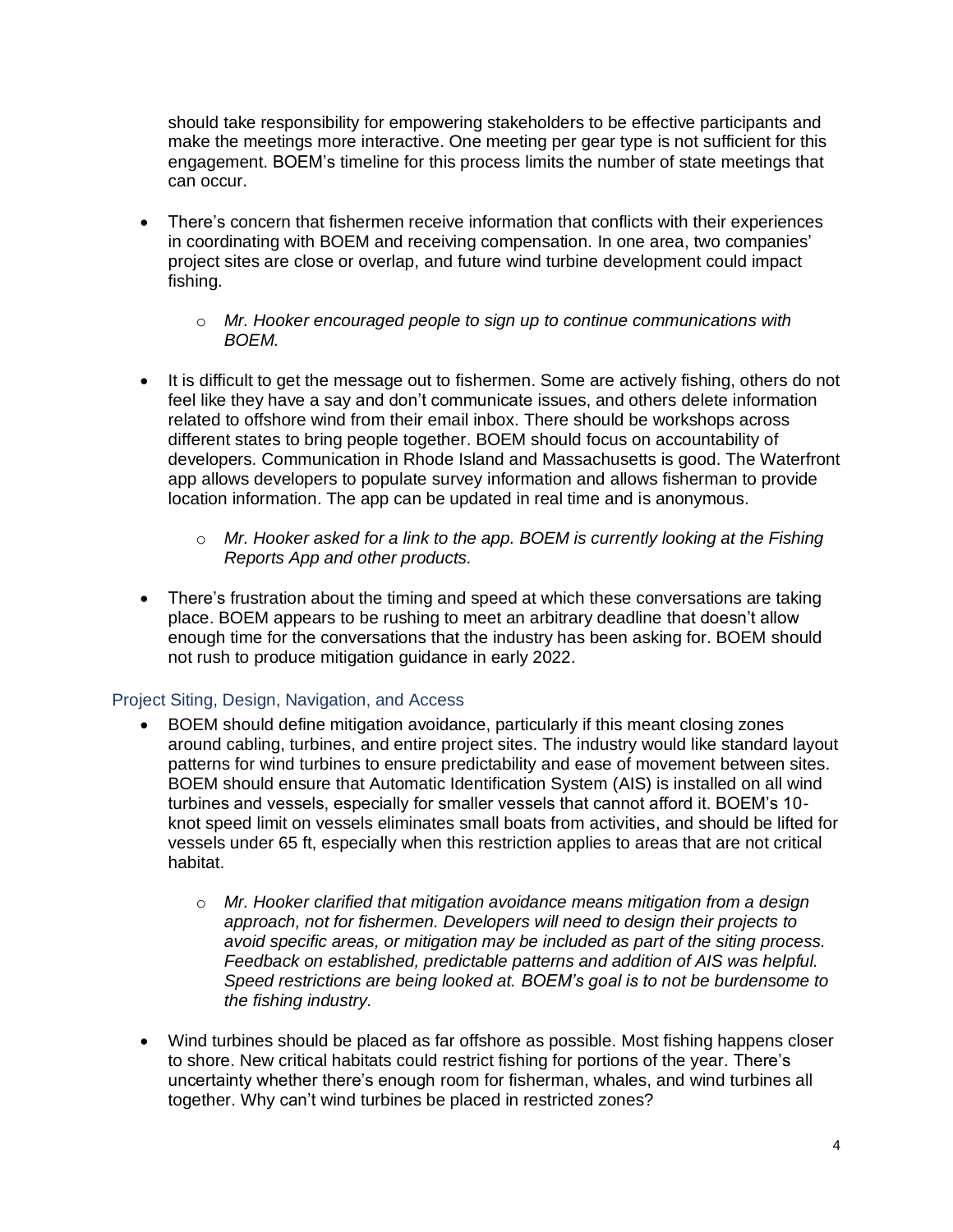- o *Mr. Hooker shared that these considerations are part of the environmental review process.*
- There's concern about placing wind turbines in prime fishing zones. Some fishermen lost gear and did not receive compensation. Displacement will be an issue because it impacts both the displaced fishermen and the fishermen who fish in areas that people are displaced to. Wind turbines should be placed one mile offshore, where fishermen are not allowed to fish and to make it easier to remove wind turbines during hurricanes.
- How many turbines are needed to meet the 30x30 goal, and have specific patterns been determined for wind turbines?
	- o *Mr. Hooker responded that the 30x30 turbine count depends on both project and turbine size. The rough estimate is 100 turbines per gigawatt. The only layout agreement is in Southern New England. Other projects have proposed layouts in their COPs, which will be evaluated.*

# **Safety**

- There's frustration with the placement of turbines for offshore wind development, and concern about the distance between structures and the safety of navigating around turbines when radar cannot be used near turbines. AIS could help fisherman identify wind turbines.
- Conch fisherman have had gear run over by survey boats, after receiving permission to fish in specific areas. They received little help from agencies and had negative experiences with developers. Developers' surveying schedules change periodically, but fishermen don't always receive notice and don't always receive compensation for damaged gear. There's the impression that survey boats are allowed to destroy gear without consequences, and designated contacts for fishermen to reach in these situations is needed.
	- o *Mr. Hooker shared that he is aware of the situation and that the process and communications need to improve. These are examples of situations that BOEM is trying to avoid.*
- Many captains indicate a desire for AIS transponders on every turbine in leased areas to ensure safety, especially when conditions are rough and vessels lose fine scale targets.
	- o *Mr. Hooker responded that all projects that have been through an environmental review process plan include AIS transponders in the COPs. However, where the transponder is located throughout the lease area may be different. Transponders may be on all turbines, on the edges of leasing area, or on specific rows of turbines. Guidance could be developed on transponder location.*

# Environmental Monitoring

• Has the recreation sector been told that they cannot fish under wind turbines? Recreational fishermen consider turbines as reef for fish, which is a safety hazard. BOEM should consider the long timelines of fisherman movements and research cabling impacts from electricity and sonar impacts on fish movement.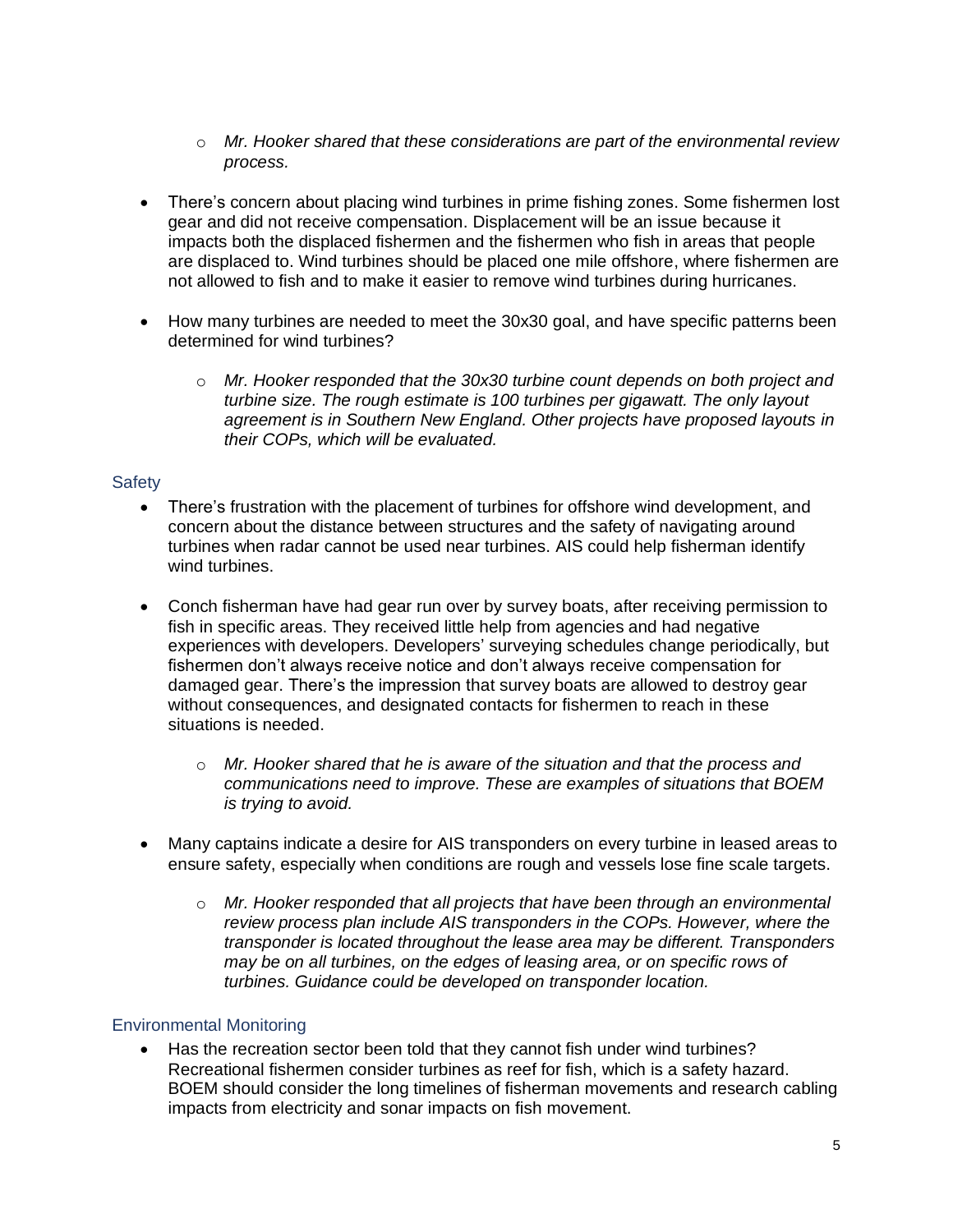- Fishermen are overwhelmed with conflicting information on wind and whales. The process is rushed. There are concerns over the proximity of wind areas and right whale enclosures, whether whales will be get entangled in gear, whether turbines affect breeding grounds, and whether whale migration will impact fishermen. These questions require greater study before compensation can take place. Why do fisherman and wind developers have different standards regarding access to protected areas?
	- o *Mr. Hooker explained that BOEM is required to consult with NMFS under the National Environmental Policy Act, the Magnuson-Stevens Act Fishery Conservation and Management Act, and the Endangered Species Act. Those regulations apply to both fishermen and wind developers.*
- Has BOEM researched whether electromagnetism comes off of cables? Previous research showed that it stunned crabs into dormancy. Surveying boats were allowed to travel at higher speeds around the Cape May right whale protection areas. Some fishermen continue to have negative experiences with survey boats claiming that their AIS is off, and the fishermen continue to lose gear.
	- o *Mr. Hooker encouraged fishermen to report incidents to the U.S. Coast Guard. BOEM benefits from knowing about these violations and strives for fairness, equity, and transparency. BOEM and other government agencies completed Electromagnetic Frequency (EMF) studies on the East and West coast, which can be found on BOEM's website.*
- Would BOEM review the 2003 2005 NRDC maps where windfarms overlap with marine protection preserves? The areas were identified as prime breeding grounds.
	- o *Mr. Hooker responded that NRDC proposed these as biologically important areas and presents them when leases are available.*

# Financial Compensation

- There's frustration with the Rhode Island innovation fund for lost revenue from Vineyard Wind. Compensation was 90% less than actual lost revenue and did not compensate for the loss of shoreside businesses. It appears that other permitting processes won't include compensation for loss of shoreside businesses either. Adaptive fishing compensation will not be helpful if fishermen are not allowed access during construction. Trawling will have immediate losses once construction begins. Compensation should be provided directly to those people suffering from past and future losses.
	- o *Mr. Hooker responded that states may be in a better place to provide mitigation but need assistance and guidance for future projects. These meetings are the beginning of that process. States are also holding meetings that will inform the draft guidance. Guidance will be considered for future lease terms and conditions, and not applied retroactively. The guidance will focus on COPs, not the work happening up to submittal. Terms and conditions for geophysical surveys may be incorporated into leasing process.*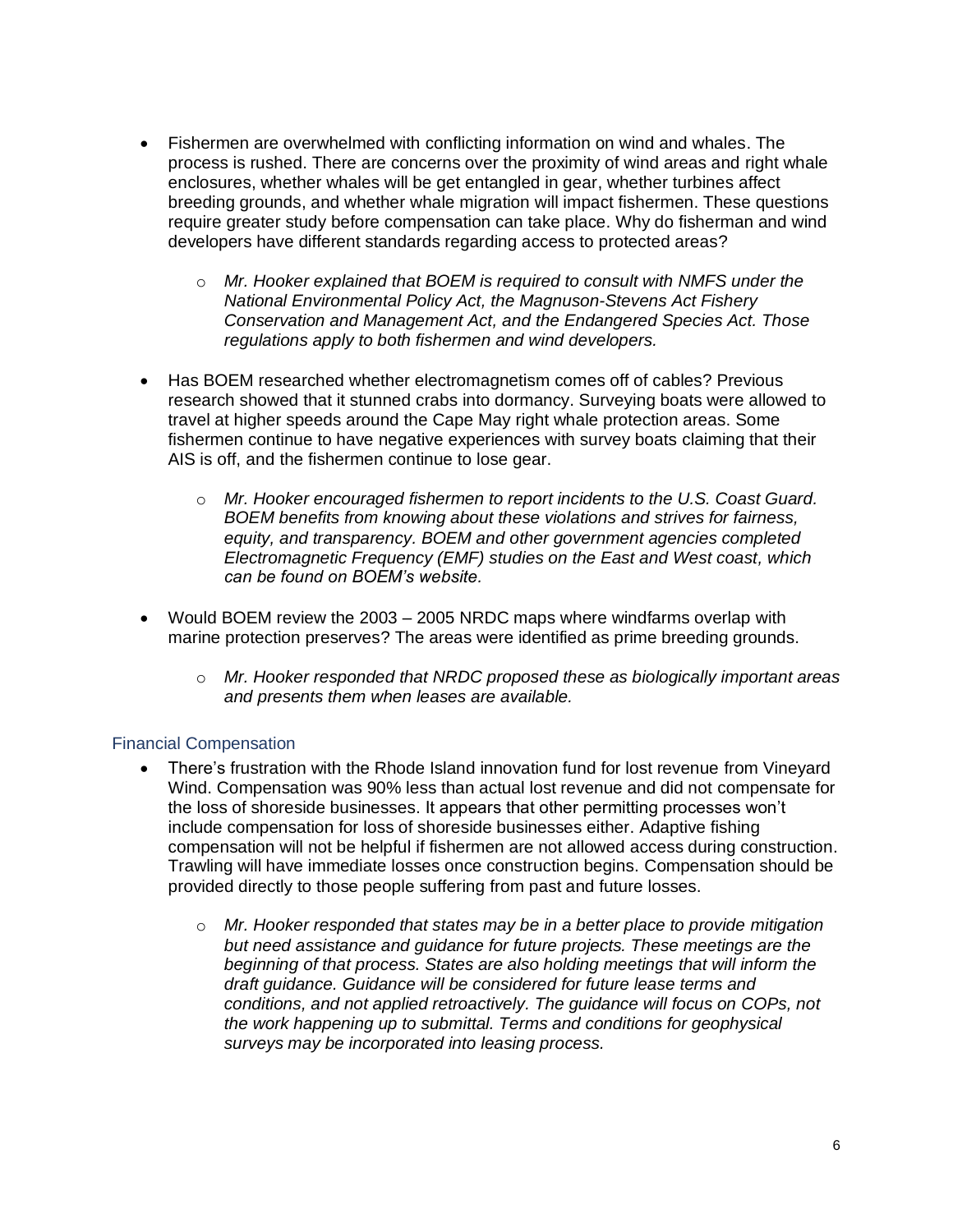- How will financial impacts be assessed for fisheries that are not operational right now? Aquaculture needs to part of the conversation, especially as it spreads into federal waters and leasing areas.
	- o *Mr. Hooker responded that if there are fisheries in the area that have been exploited but there is no record, BOEM will not know how to design compensation. BOEM would like feedback on how to assess this issue.*
- Who was handling compensation? In Massachusetts it is unclear. One group cannot manage dispersal. It should be regionalized. Fishermen have not had luck conducting appeals.
	- o *Mr. Hooker indicated that funding is held by a third party and that BOEM does not have the authority to manage funds. BOEM's guidance cannot address this issue but it does not diminish its importance. Mr. Hooker agreed that the claims process should be straightforward, and that the onus should not be on fisherman to know how the lease is managed.*
- Fish stock and pricing need to be evaluated alongside longer timelines. Fishermen move frequently and have broad fishing grounds and timelines. A single, standardized compensation amount would not be sufficient. The impact is not just on the person, but on the gear as well.
- Compensating fishermen to change gear types would not be helpful, because some have been working with specific gear types and gear-related permits for their entire career. Many fishermen lost fixed gear to collisions with surveying vessels and the reporting mechanism is challenging for fishermen. To file a claim, fishermen are required to provide paperwork showing their permits, and details on where they were set up and what they were doing. Some developers do not disclose collisions, and fishermen are left waiting for resolution. Danish regulations enforce compensation for loss of income, temporary removal or damage of gear, or the distance to travel to new fishing areas. Fishing has variable costs and compensation needs to be fair and long-term.
	- o *Mr. Hooker agreed that the compensation processes need to be updated. He asked fishermen to share compensation experiences in writing. The guidance is flexible and can be changed, and there are lessons to be learned from the Danish model.*
- What would it require for BOEM to move from "can establish financial compensation" to "will establish financial compensation," and would fishermen be compensated if new tackle does not meet new requirements?
	- o *Mr. Hooker responded that evidence needs to be evaluated in the environmental review for BOEM to impose compensation on the lessee. Mr. Hooker asked that considerations regarding gear compensation through lost revenue rather than a gear adaptation be addressed in written comments.*
- Mitigation guidelines from other countries should be made available to U.S. fishermen for review. Canada recognizes that the loss of fishing is greater than the loss of fish. Because fishermen in the U.S. fish in multiple areas with multiple gear types more than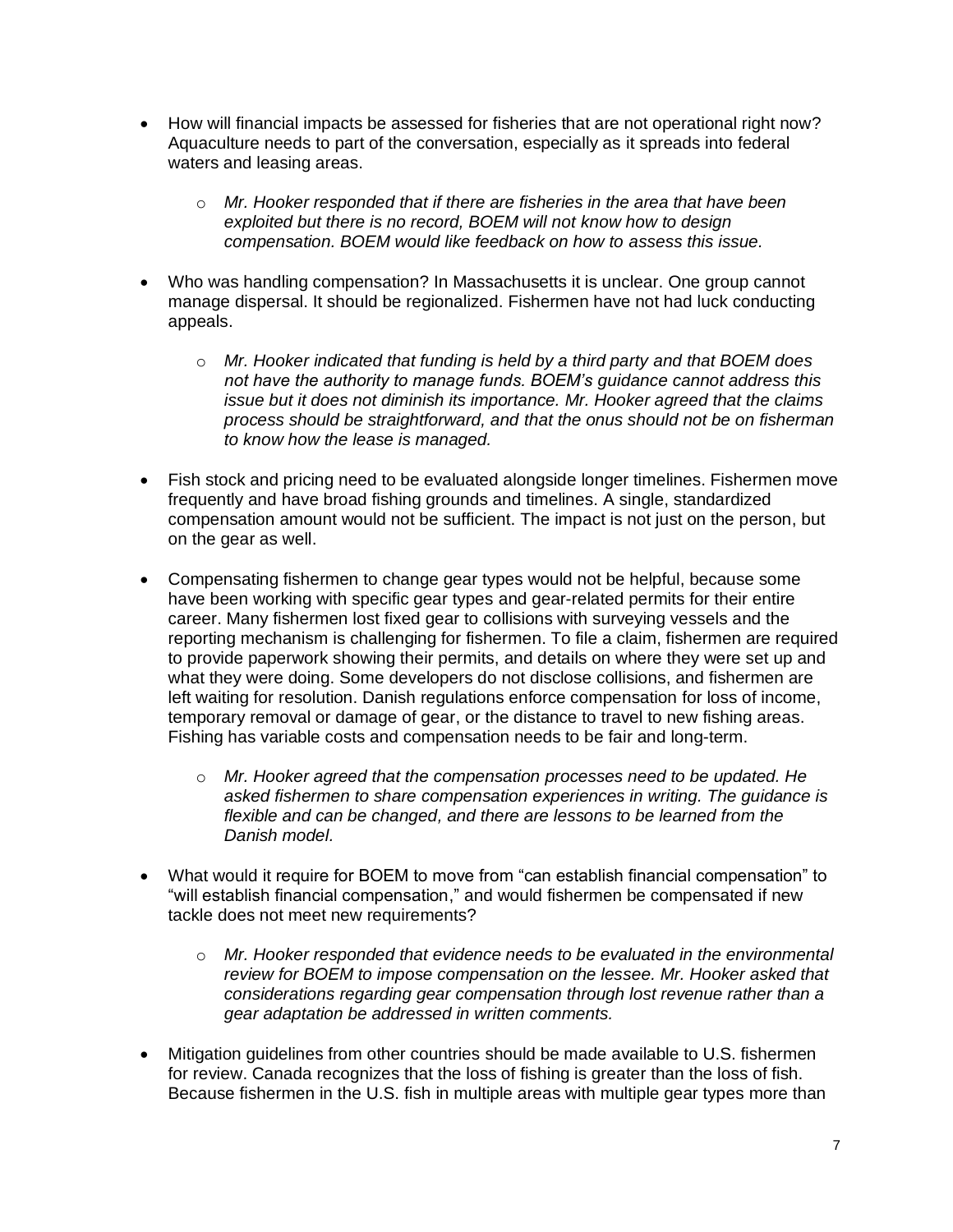three miles off the coast, mitigation guidance should be divided by state or federal waters. BOEM should put mitigation measure in place quickly. Coastal waters are becoming congested with vessels.

The meeting adjourned at 12:15 p.m. ET.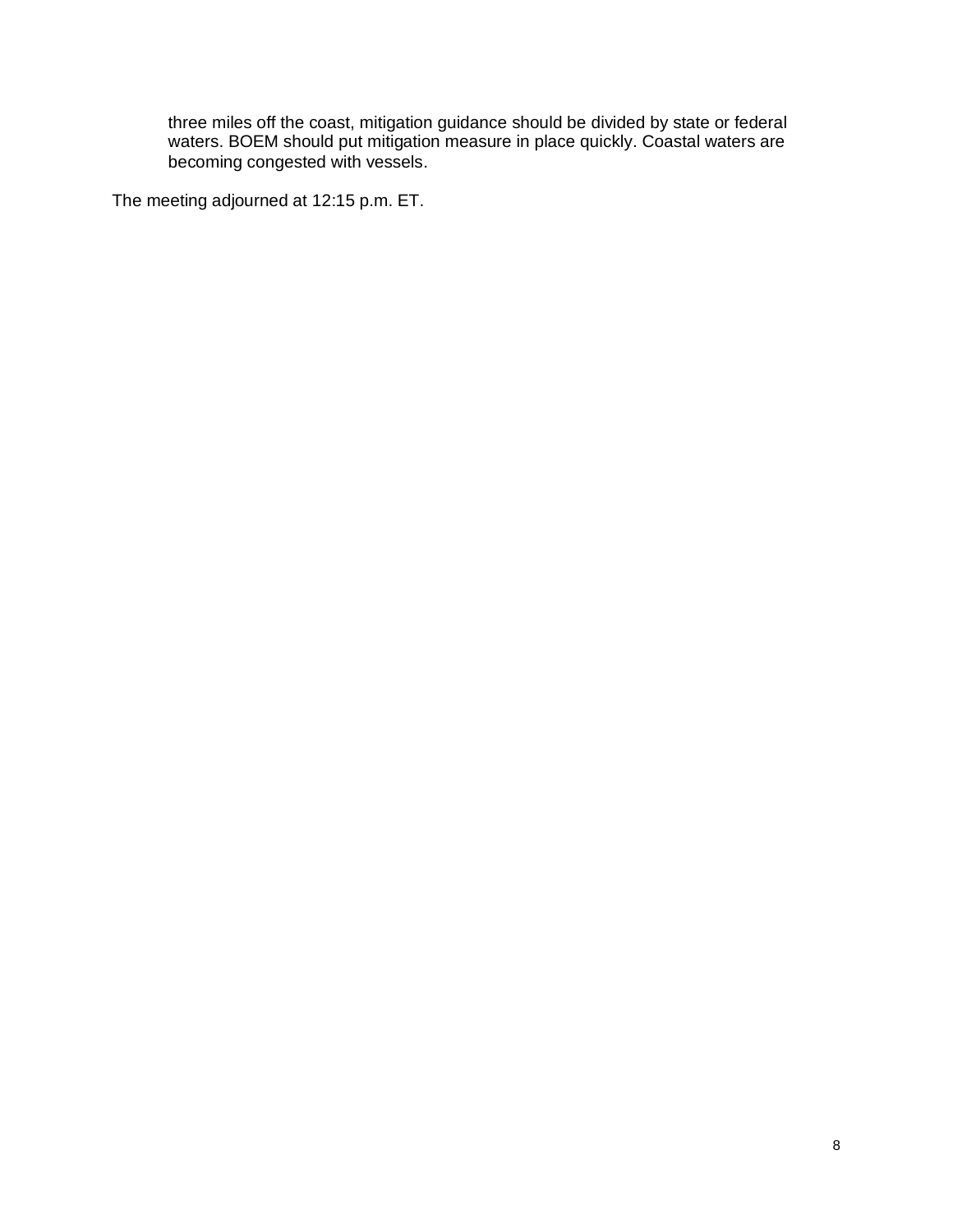# **APPENDIX A: PARTICIPANT LIST**

- 1. John Aldridge
- 2. Lianne Allen-Jacobson
- 3. Michael Ames
- 4. Michael Auriemma
- 5. Michelle Bachman
- 6. Jerry Barnes
- 7. Sharon Benjamin
- 8. SharonBenjamin
- 9. James Bennett
- 10. Bob Bochar
- 11. David Borden
- 12. Douglas Boren
- 13. Annette Bossler
- 14. Idrissa Boube
- 15. Bonnie Brady
- 16. Colleen Brust
- 17. Danny Bryant
- 18. Nathaniel Burola
- 19. Michael Celata
- 20. Emma Chaiken
- 21. Douglas Christel
- 22. David Ciochetto
- 23. Benjamin Cooper
- 24. Jennifer Couture
- 25. Michele Desautels
- 26. Jarrett Drake
- 27. Brian Dresser
- 28. Stephen Drew
- 29. Jynessa Dutka-Gianelli
- 30. Brendan Eddy
- 31. Lorena Edenfield
- 32. Tina Fahy
- 33. Marianne Ferguson
- 34. Darlene Finch
- 35. Timmothy Froelich
- 36. Gwen Gallagher
- 37. Luisa Garcia
- 38. Connie Gillette
- 39. Matt Gilley
- 40. Andrew Gould
- 41. Kara Gross
- 42. James Hahn
- 43. Amalia Harrington
- 44. Annie Hawkins
- 45. Heidi Henninger
- 46. Allison Hepler
- 47. Fiona Hogan
- 48. Patrick Irwin
- 49. Todd Janeski
- 50. Lane Johnston
- 51. Jim Kendall
- 52. David Kielmeier
- 53. Zachary Klein
- 54. Sara Krupa
- 55. Jim Lanard
- 56. Elizabeth Lange
- 57. Meghan Lapp
- 58. Ron Larsen
- 59. Andrew Lipsky
- 60. Suzanne MacDonald
- 61. Sean Mahoney
- 62. Kim Marshall
- 63. Marinna Martini
- 64. Gregory Mataronas
- 65. Frederick Mattera
- 66. Tershara Matthews
- 67. Jennifer McCann
- 68. Patrice McCarron
- 69. Ashleigh MCCord
- 70. Tim McCune
- 71. Genevieve McDonald
- 72. Laura McLean
- 73. Meredith Mendelson
- 74. Rennie Meyers
- 75. Kirk Moore
- 76. Tracey Moriarty
- 77. Lia Morris
- 78. Peter Mudrak
- 79. Oliver Murphy
- 80. Sarah Murphy
- 81. Candace Nachman
- 82. Casey Nolan
- 83. Kris Ohleth
- 84. Noah Oppenheim
- 85. Cheri Patterson
- 86. Rachael Peabody
- 87. Ross Pearsall
- 88. Lisa Pfeiffer
- 89. Stephen Pigeon
- 90. Mike Pol
- 91. Kathleen Reardon
- 92. Renee Reilly
- 93. Rick Robins
- 94. Everett Rzeszowski
- 95. Mark Sanborn
- 96. Prianka Sharma